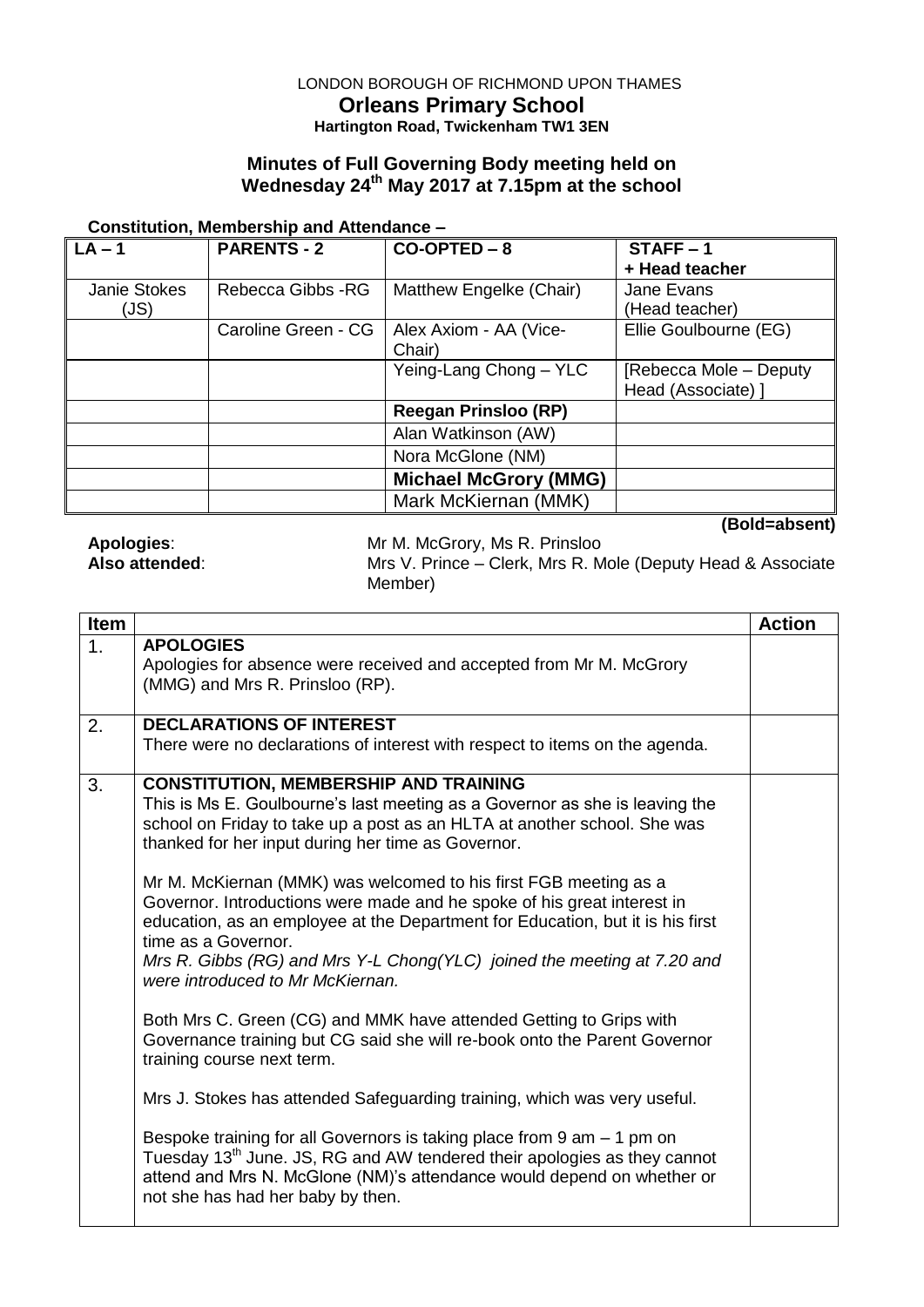| 4.       | <b>MINUTES AND MATTERS ARISING</b><br>The minutes were approved with amendments to the Apologies section, where<br>it was noted that it had been YLC who had sent her apologies not JS, who had<br>been present at the meeting.<br>Item 4, The February minutes had been amended and the Clerk has brought<br>them for signing today. Action complete<br>Item 6b, The progress update on pupils receiving Third Space online Maths<br>tuition has been deferred to the next Q&S meeting. Q&S Summer 2 agenda                                                                                                                                                                                                                                                                                                                                                                                                                                                                                                                                                                                                                                                                                                                                                                                                                                                                                                                                                                                                                                                                                                                                                                                                                                                                                                                                                                                                                                                                                                                                                                                                                                                                                                                                                                                                                                                                                                                                                                                                                                                                                                                                                                                                                                                                                                                                                                                                                                                                                                      |                                                                    |
|----------|-------------------------------------------------------------------------------------------------------------------------------------------------------------------------------------------------------------------------------------------------------------------------------------------------------------------------------------------------------------------------------------------------------------------------------------------------------------------------------------------------------------------------------------------------------------------------------------------------------------------------------------------------------------------------------------------------------------------------------------------------------------------------------------------------------------------------------------------------------------------------------------------------------------------------------------------------------------------------------------------------------------------------------------------------------------------------------------------------------------------------------------------------------------------------------------------------------------------------------------------------------------------------------------------------------------------------------------------------------------------------------------------------------------------------------------------------------------------------------------------------------------------------------------------------------------------------------------------------------------------------------------------------------------------------------------------------------------------------------------------------------------------------------------------------------------------------------------------------------------------------------------------------------------------------------------------------------------------------------------------------------------------------------------------------------------------------------------------------------------------------------------------------------------------------------------------------------------------------------------------------------------------------------------------------------------------------------------------------------------------------------------------------------------------------------------------------------------------------------------------------------------------------------------------------------------------------------------------------------------------------------------------------------------------------------------------------------------------------------------------------------------------------------------------------------------------------------------------------------------------------------------------------------------------------------------------------------------------------------------------------------------------|--------------------------------------------------------------------|
|          |                                                                                                                                                                                                                                                                                                                                                                                                                                                                                                                                                                                                                                                                                                                                                                                                                                                                                                                                                                                                                                                                                                                                                                                                                                                                                                                                                                                                                                                                                                                                                                                                                                                                                                                                                                                                                                                                                                                                                                                                                                                                                                                                                                                                                                                                                                                                                                                                                                                                                                                                                                                                                                                                                                                                                                                                                                                                                                                                                                                                                   |                                                                    |
| 5.<br>5a | <b>HEADTEACHER'S REPORT</b><br>The Headteacher's Report had been circulated beforehand and the Head<br>highlighted the following:<br>Successes of some children in local and London competitions<br>The significantly increased number of sporting opportunities now<br>available to children as evidenced by the letter sent out by the PE<br>Coordinator to parents (which had been circulated to Governors with<br>the agenda.) It was gratifying that this had been recognised in the more<br>positive responses from parents in this year's parents' survey.<br><b>Comment:</b> AW and the Chair commended the school on the huge step<br>change that there has been in terms of sports provision and said the<br>school is really pushing for the School Sports Mark. It was agreed that,<br>when this has been achieved, it should be recognised in writing in a<br>letter to the PE Coordinator, who has been doing an excellent job.<br>Q&A: Governors asked for an update on the Sports Working Group and<br>AW said it did run this year with 3 parents, who had been very<br>supportive. Next year, however, it might be good to have a larger cross-<br>section of parents involved. It was noted that it is very unusual for<br>schools to have a Working Group like this involving parents and staff<br>and the school was to be commended for this initiative.<br>Safeguarding remains very strong and the ITAC (Internal Team Around<br>$\bullet$<br>the Child) meetings introduced this year were proving successful in<br>helping staff gain a full picture of the relevant pupils and their needs.<br>The school has now been told that it will not be moderated by the LA for<br>Year 6 Writing. This is thought to be because the School Improvement<br>Partner has already looked in detail at Writing and teachers'<br>judgements had been verified at an external moderation meeting<br>attended by the school last week. In addition, the Head and English<br>Lead have spent several weeks conducting an in-depth whole school<br>review of Writing, which has involved triangulating the evidence from<br>lesson observations, book and planning scrutinies and pupil voice, and<br>results are being fed back to teachers. This exercise has shown where<br>the school's strengths lie but also areas for development.<br>The SLT has spent a long time working with support staff this year,<br>٠<br>especially in terms of behaviour. Training has been put on for<br>Lunchtime Supervisors to ensure they are clear on the behaviour policy<br>and consistent about applying it. Feedback has been positive.<br>23 different clubs ran in the Spring term, which was agreed to be a<br>$\bullet$<br>large number for the size of the school. The Head stressed that this<br>was the maximum number the school could feasibly run in terms of<br>space as there were no other spaces that clubs could run.<br>Q&A: A Governor asked if the clubs were free to parents and the Head | <b>Support</b><br><b>Inform</b><br><b>Support</b><br><b>Inform</b> |
|          | said that in the beginning they had been but this was no longer<br>financially sustainable so a small charge was now being made. The one<br>exception is the homework club, which is by invitation only and is paid<br>for from the Disadvantaged Pupil budget.                                                                                                                                                                                                                                                                                                                                                                                                                                                                                                                                                                                                                                                                                                                                                                                                                                                                                                                                                                                                                                                                                                                                                                                                                                                                                                                                                                                                                                                                                                                                                                                                                                                                                                                                                                                                                                                                                                                                                                                                                                                                                                                                                                                                                                                                                                                                                                                                                                                                                                                                                                                                                                                                                                                                                   |                                                                    |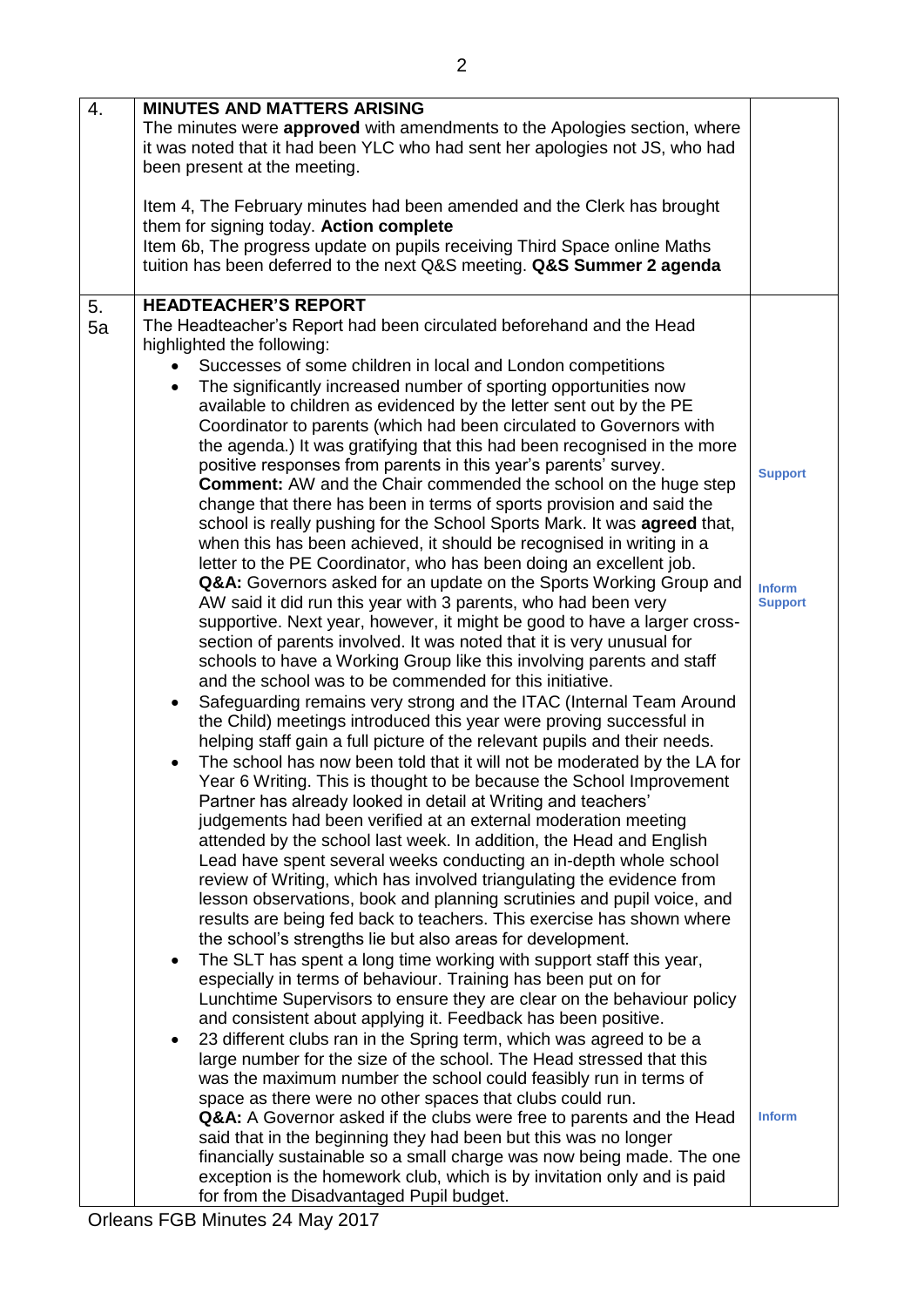|                | Q&A: Governors asked if any parents ran clubs and were informed that                     | <b>Inform</b>  |
|----------------|------------------------------------------------------------------------------------------|----------------|
|                | one father runs a rugby club.                                                            |                |
|                |                                                                                          |                |
| 5 <sub>b</sub> | <b>School Improvement Partner (SIP) Report</b>                                           |                |
|                | This had been circulated to Governors and the Chair highlighted to Governors             |                |
|                | that, although in the past the school has assessed itself as moving towards              |                |
|                | Beyond Outstanding, it was now judging itself as Good because of the much                |                |
|                | more rigorous standards being applied by Ofsted. The Head said that the SIP              |                |
|                | judges the school to be solidly Good with strong outstanding features but that           |                |
|                | she supports the school's self-assessment as Good. The Head stressed that,               |                |
|                | in her view, there was not the evidence to support a judgement as Outstanding            |                |
|                | because the SEN and Disadvantaged Pupils are not making quite the progress               |                |
|                | that they should.                                                                        |                |
|                | <b>Comment:</b> MMK fed back from his training that Ofsted are currently focusing        | <b>Support</b> |
|                | particularly on higher attainment Disadvantaged Pupils and this had led him to           |                |
|                | reflect on what the GB can do to be more effective. The Head said the all-               |                |
|                | Governor training on 13 <sup>th</sup> June is intended to focus on this and it was noted |                |
|                | that, in the last GB meeting, Governors had used the Skills Audit to reflect on          |                |
|                | what their individual strengths were and areas for development.                          |                |
|                | Q&A: Governors asked about development of leadership skills across the                   | <b>Inform</b>  |
|                | school and the Head said that, although the SLT membership has been fixed                |                |
|                | for a long time, development opportunities are being offered to those teachers           |                |
|                | with leadership potential with a view to succession planning. She will be                |                |
|                | leading middle leadership training and subject leadership training is also being         |                |
|                | offered to all teachers as this is something that is not covered in sufficient           |                |
|                | depth during teachers' training courses. She has also signed the SLT up for              |                |
|                | training with John Yates training, which only costs £100 a session and will give         |                |
|                | them contextual knowledge as it will be attended by 20 different schools.                |                |
|                | Q&A: Governors asked when it was envisaged that an Ofsted inspection might               | <b>Inform</b>  |
|                | happen and it was noted that, as an Outstanding school, the gap before                   |                |
|                | another inspection should be 6 years but might take place earlier in view of the         |                |
|                | fact that the school has recently transitioned to all-through primary.                   |                |
|                |                                                                                          |                |
| 5c             | <b>Parent Survey Results</b>                                                             |                |
|                | These had been circulated to Governors with the agenda and the Chair                     |                |
|                | commended the school on what was a very positive set of results. These had               |                |
|                | already been reviewed by the Q&S committee. The Head said that most of                   |                |
|                | what had come out of it was really the result of communication issues and what           |                |
|                | the school is doing in the various areas should perhaps be more clearly                  |                |
|                | flagged up in newsletters. However, one area that was raised and does need               |                |
|                | to be looked at is home learning. The school will therefore be conducting a              |                |
|                | follow-up survey with parents specifically on home learning.                             |                |
|                | Q: Will you look at what other schools do?                                               | <b>Inform</b>  |
|                | A: Some other schools have got rid of it and only use home learning to focus             |                |
|                | on reading practice or learning times tables and instant recall facts.                   |                |
|                | Q: Will you be trying to drill down into whether the issues are with particular          | <b>Inform</b>  |
|                | homework elements or particular groups?                                                  |                |
|                | A: It is about whether it makes a difference to the child's progress and                 |                |
|                | enhances their learning but it is important to get the balance right. We also            |                |
|                | have to take into account teachers' work-life balance. Governors commented               |                |
|                | that, although it is a good idea to do a follow-up survey, it would be difficult to      |                |
|                | evidence whether or not it impacts on children's progress and it would need to           |                |
|                | be qualitative feedback from parents e.g. do they think it does not contribute to        |                |
|                | progress and, if so, why?                                                                |                |
|                | <b>Comment:</b> Governors commented on the 23 parents who disagreed with the             | <b>Comment</b> |
|                | statement that 'taking children out of school in term-time can have a negative           |                |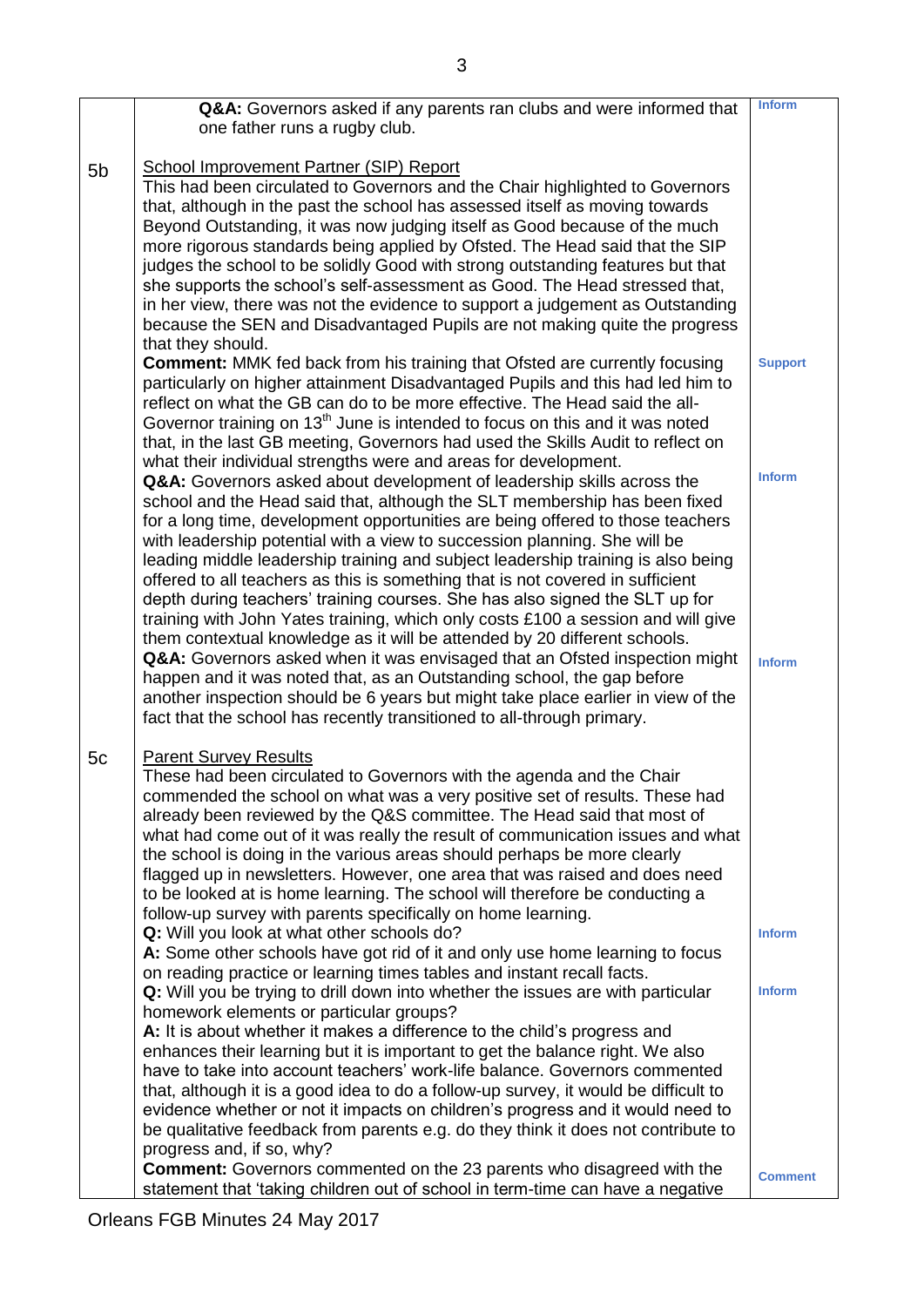|                | impact on [their] child's learning' but it was noted that the question actually<br>asked whether or not they were 'aware' of this.<br><b>Comment:</b> It would be useful to cross-reference the answers with the<br>demographics of the parents to establish whether any connection could be<br>made between answers give and particular groups.<br>NM highlighted the fact that a high percentage of parents said they would be<br>happy to recommend the school to other parents, which would be considered a<br>significant endorsement in corporate surveys.                                                                                                                                                                                                                                                                                                                                                                                                                                                                                                                                                                                                                                                                                                                                                                                                                                                                                                                                                                                                                                            | <b>Support</b><br><b>Support</b>                     |
|----------------|-------------------------------------------------------------------------------------------------------------------------------------------------------------------------------------------------------------------------------------------------------------------------------------------------------------------------------------------------------------------------------------------------------------------------------------------------------------------------------------------------------------------------------------------------------------------------------------------------------------------------------------------------------------------------------------------------------------------------------------------------------------------------------------------------------------------------------------------------------------------------------------------------------------------------------------------------------------------------------------------------------------------------------------------------------------------------------------------------------------------------------------------------------------------------------------------------------------------------------------------------------------------------------------------------------------------------------------------------------------------------------------------------------------------------------------------------------------------------------------------------------------------------------------------------------------------------------------------------------------|------------------------------------------------------|
| 6.<br>6a       | <b>FINANCE</b><br>Finance & Premises Meeting: The draft minutes had been circulated to<br>Governors and Mrs A. Axiom (AA) highlighted the fact that Governors had<br>welcomed the new School Business Manager (SBM), who has already put new<br>systems in place and is creating a list of what maintenance contracts need<br>updating. Although she is still doing her SBM Training and is receiving<br>accountancy support, she is showing strong management skills. AA flagged up<br>the need to appoint a new Health & Safety Governor and it was agreed that<br>the best fit might be to appoint Mr McGrory to this role and MMK to the Maths<br>Link Governor role vacated by Mr R. Vella.                                                                                                                                                                                                                                                                                                                                                                                                                                                                                                                                                                                                                                                                                                                                                                                                                                                                                                            |                                                      |
| 6 <sub>b</sub> | Budget 2017-18: This had been circulated to Governors and AA highlighted the<br>main changes since the draft budget approved by Governors last term. These<br>mainly relate to staff changes, with NQTs replacing more experienced teachers<br>leading to a reduction in expenditure on salaries, but reductions had also been<br>made against grounds maintenance as quotes had come in at less than the<br>amount previously budgeted. The budget was now looking to have a £17K<br>surplus at year end but going into deficit in Years 2 and 3 by -£60K and-£156K<br>respectively. Although this was an improved position, work clearly needs to be<br>done to make further savings and increase income going forward.<br>Q&A: Governors asked what the implications were for going that much into<br>deficit in Year 2 and were informed that schools with a deficit budget would get<br>support from the LA in terms of how they manage their finances but no further<br>funding would be forthcoming. CG observed that it was hard to see where<br>significant cuts could be made, given that the majority of the budget is spent on<br>staffing and there is already no non-essential expenditure, although some<br>efficiencies could be achieved through, for example, sharing CPD with other<br>schools. It was noted that the school has virtually eliminated expenditure on<br>supply teachers, through covering absences in-house.<br>Governors approved the Budget 2017-18 and the Chair formally signed off this<br>and the Surplus Balances Statement also recommended for approval by F&P. | <b>Challenge</b><br><b>Support</b><br><b>Approve</b> |
| 6с             | Voluntary Giving Programme: The Chair had shared with Governors a link to<br>guidance as to how to set this up and this had been taken into consideration<br>when drafting the discussion document also shared with Governors. Governors<br>were being asked tonight to decide whether they agree in principle to looking<br>further into setting this up, with a view to possibly launching in the Autumn. CG<br>highlighted the fact that the school is already doing many of the things<br>suggested as ways to raise money and that a Giving Programme is being used<br>by some local schools. Steve Llewelyn (SL) has said that, in the schools he<br>knows of where there is one, 80% of parents participate although Governors<br>thought this might be optimistic. CG said that setting it up as a charity would<br>enable the school to claim back Giftaid on top but this does place certain<br>burdens on the GB in that it would have to appoint Trustees, register with the<br>Charity Commission, get audited and submit annual returns. However, this<br>could be done retrospectively once the scheme was up and running, as St                                                                                                                                                                                                                                                                                                                                                                                                                                                             |                                                      |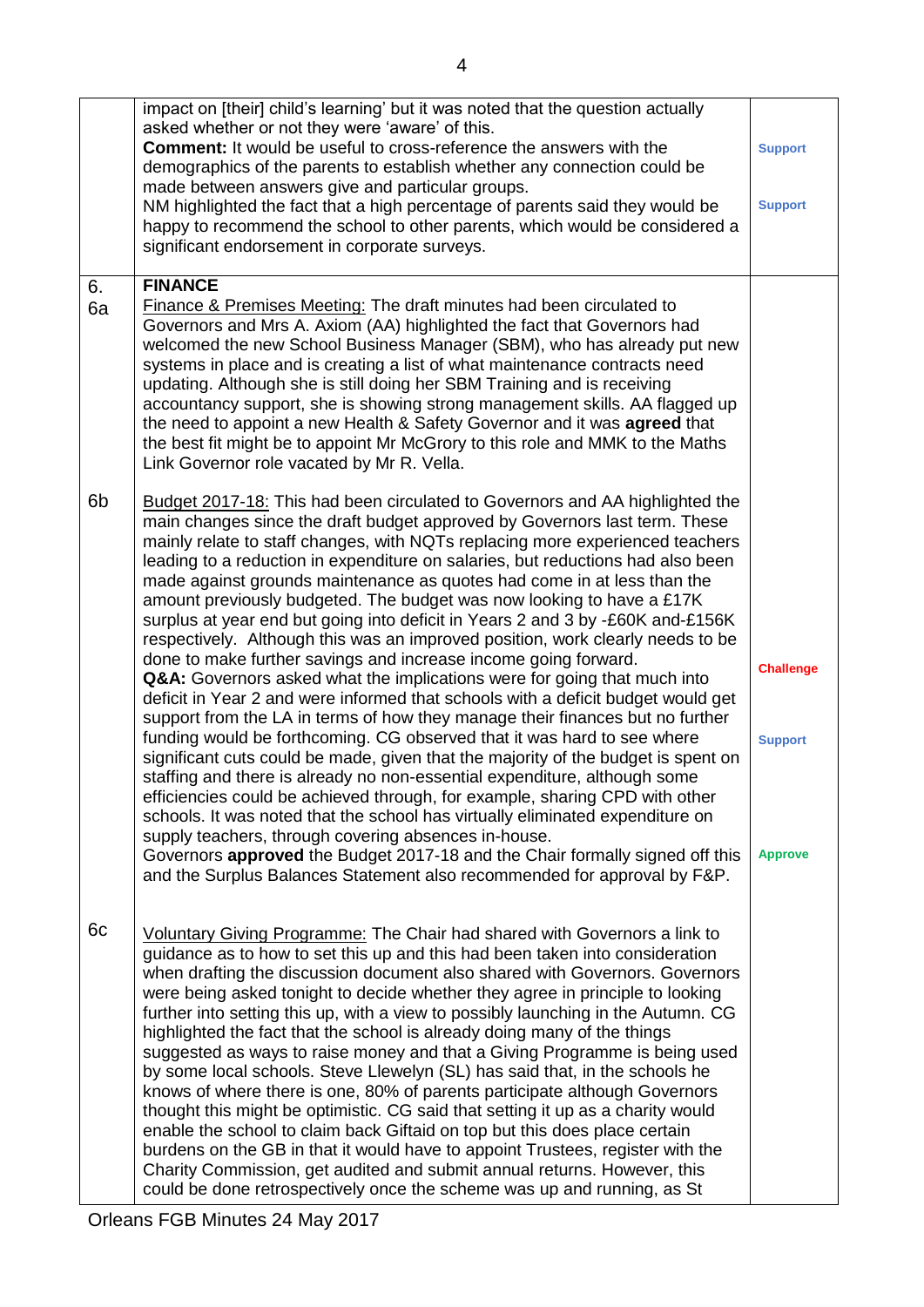|          | Mary's is doing. There might also be bank fees involved. All this would need to<br>be carefully researched beforehand and it would have to be made clear to<br>parents that this was purely voluntary and that there would be a clear wall<br>between parents' contributions and the way it is spent to ensure that it is spent<br>fairly and in the best interests of pupils' teaching and learning. CG clarified the<br>distinction between what OPPTA money is used for (i.e. the extras) and what<br>this would be used for (i.e. teaching and learning, which would normally be<br>funded through main school funding.) Although the scheme would be<br>supported by the school and by OPPTA, the burden for setting it up and<br>running it would fall on the GB. CG said that it should not come as a surprise to<br>parents, who are all fully aware of the funding challenges and OPPTA has<br>mentioned to parents that this was under consideration.                                                                                                                                                                                                                                                                                                                                                                                                                                                                                                                                                                                                                                                                        |                                                                        |
|----------|----------------------------------------------------------------------------------------------------------------------------------------------------------------------------------------------------------------------------------------------------------------------------------------------------------------------------------------------------------------------------------------------------------------------------------------------------------------------------------------------------------------------------------------------------------------------------------------------------------------------------------------------------------------------------------------------------------------------------------------------------------------------------------------------------------------------------------------------------------------------------------------------------------------------------------------------------------------------------------------------------------------------------------------------------------------------------------------------------------------------------------------------------------------------------------------------------------------------------------------------------------------------------------------------------------------------------------------------------------------------------------------------------------------------------------------------------------------------------------------------------------------------------------------------------------------------------------------------------------------------------------------|------------------------------------------------------------------------|
|          | Q&A: Governors said it should be a very good, clear letter that is carefully<br>worded so as not to alienate anybody. RG offered to help with the wording.<br><b>Comment:</b> Another Governor expressed reservations, saying that this felt like<br>a significant step and that Governors should ensure that the letter to parents<br>clearly identifies what other steps the school is taking to increase efficiencies<br>and make savings.                                                                                                                                                                                                                                                                                                                                                                                                                                                                                                                                                                                                                                                                                                                                                                                                                                                                                                                                                                                                                                                                                                                                                                                          | <b>Support</b><br><b>Challenge</b>                                     |
|          | Q: Are the other schools who do it charities?<br>A: Tiffin Girls and the Vineyard are. St Mary's is currently applying to become                                                                                                                                                                                                                                                                                                                                                                                                                                                                                                                                                                                                                                                                                                                                                                                                                                                                                                                                                                                                                                                                                                                                                                                                                                                                                                                                                                                                                                                                                                       | <b>Inform</b>                                                          |
|          | one.<br>Q&A: One Governor said there had been an article in the Guardian advocating<br>that schools should lobby the government to increase funding rather than<br>introducing giving schemes, which will only camouflage the problem. However,<br>the Head said that she has a strong sense that this will never improve and<br>stressed the tightness of budgets, stating that the ICT budget is just £10K for<br>the year yet one interactive board costs £2.5K. The school has several that<br>need replacing but is trying to keep the existing whiteboards going for as long<br>as possible. Staff are very aware of the need to find the cheapest possible<br>options for resources and, from a Head's perspective, she is aware how<br>debilitating this can be to staff morale and how destructive the threat of<br>redundancies would be to team spirit. RG endorsed this, saying that she might<br>have agreed with the article in the past but that now she feels the situation can<br>only get worse not better. NM said that children only get one shot at their<br>primary education and it is vital to ensure there is sufficient funding for teaching<br>and learning.<br>The Chair thanked Governors for their contributions and said the points raised<br>about ethics and communications are all valid and there are lots of questions<br>still to ask. He has written to the Chair of Governors at the Vineyard to ask for<br>their experience of their Giving Scheme and awaits the response. Governors<br>agreed that they were all in favour of taking this forward, subject to more detail<br>being provided. | <b>Challenge</b><br><b>Support</b><br><b>Support</b><br><b>Approve</b> |
| 7.<br>7a | <b>COMMITTEE REPORTS</b><br>Finance and Premises: This had been reported under Item 6a above.                                                                                                                                                                                                                                                                                                                                                                                                                                                                                                                                                                                                                                                                                                                                                                                                                                                                                                                                                                                                                                                                                                                                                                                                                                                                                                                                                                                                                                                                                                                                          |                                                                        |
| 7b       | <b>Quality and Standards: The minutes had been circulated and the Chair said</b><br>that the main discussion had concerned the SIP Report discussed under Item<br>5b above and the issues it raised.                                                                                                                                                                                                                                                                                                                                                                                                                                                                                                                                                                                                                                                                                                                                                                                                                                                                                                                                                                                                                                                                                                                                                                                                                                                                                                                                                                                                                                   |                                                                        |
| 8.       | <b>GOVERNOR VISITS</b><br>The following Governor Visit Reports had been circulated:                                                                                                                                                                                                                                                                                                                                                                                                                                                                                                                                                                                                                                                                                                                                                                                                                                                                                                                                                                                                                                                                                                                                                                                                                                                                                                                                                                                                                                                                                                                                                    |                                                                        |
|          | <b>SATS Visit Report: NM had visited four mornings during SATS week</b>                                                                                                                                                                                                                                                                                                                                                                                                                                                                                                                                                                                                                                                                                                                                                                                                                                                                                                                                                                                                                                                                                                                                                                                                                                                                                                                                                                                                                                                                                                                                                                |                                                                        |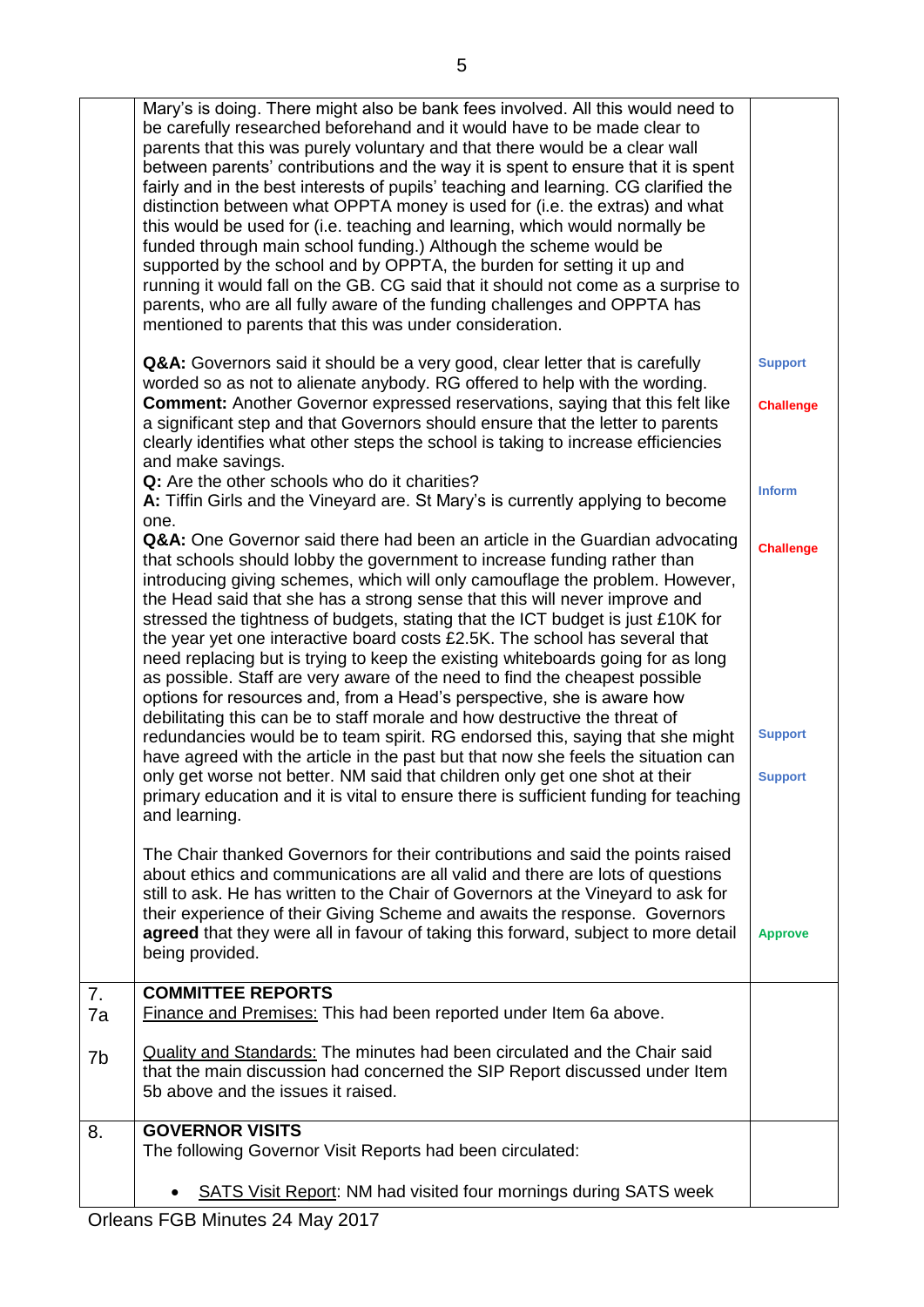|    | and she reiterated that she had been particularly impressed by the<br>children's calm before and during the tests and had clearly been well-<br>prepared. RM said staff had really appreciated having her there.<br>Science Visit Report: CG had written a full report and outlined her main<br>$\bullet$<br>findings: that Science should be included in the SDP as a separate<br>subject because it supports Greater Depth Writing, is being set against<br>targets and in view of a recent communication from the LA that it should<br>be moderated internally and externally. She also questioned what the<br>school would gain from going for the Gold Science Mark. The Head<br>said that, for the Silver Science Mark, staff had benefited from CPD, the<br>opportunities to look at science teaching in other schools and vice<br>versa, which is a good way of developing subject knowledge, and had<br>had access to the Science Lead for Richmond and Kingston boroughs.<br>CG left the meeting at 9 pm<br>Behaviour: AA had also done a bullying visit, for which she has written<br>a report and sent to the Head for clearance. She fed back verbally to | <b>Support</b><br><b>Challenge</b><br><b>Challenge</b> |
|----|------------------------------------------------------------------------------------------------------------------------------------------------------------------------------------------------------------------------------------------------------------------------------------------------------------------------------------------------------------------------------------------------------------------------------------------------------------------------------------------------------------------------------------------------------------------------------------------------------------------------------------------------------------------------------------------------------------------------------------------------------------------------------------------------------------------------------------------------------------------------------------------------------------------------------------------------------------------------------------------------------------------------------------------------------------------------------------------------------------------------------------------------------------------------|--------------------------------------------------------|
|    | Governors on the bullying visit, saying she was satisfied that all staff<br>members were aware of the Anti-Bullying Policy but had been surprised<br>to hear that there had been no cases of bullying and wondered whether<br>this was normal. The Head said she would talk to the locality team to                                                                                                                                                                                                                                                                                                                                                                                                                                                                                                                                                                                                                                                                                                                                                                                                                                                                    | <b>Support</b>                                         |
|    | get comparative data. AA asked whether it might be the case that the<br>bar is set too high for behaviour to be classified as bullying but the<br>Head said that the SLT had looked very carefully at the definition of<br>bullying and that there had not even been any allegations of bullying.<br><b>Comment:</b> JS noted that in the Parents' Survey, a high percentage of                                                                                                                                                                                                                                                                                                                                                                                                                                                                                                                                                                                                                                                                                                                                                                                        | <b>Challenge</b>                                       |
|    | parents had agreed or strongly agreed that bullying was well dealt with<br>and RG said that, if the policy is sufficiently robust, behaviour will have<br>been dealt with before it develops into bullying.<br><b>Comment:</b> RM noted that pupils have recently chosen (by $\frac{2}{3}$ to $\frac{1}{3}$ ) to<br>go back to the old anti-bullying statement 'Tell Somebody ', which<br>takes the responsibility off the child in sorting it out.                                                                                                                                                                                                                                                                                                                                                                                                                                                                                                                                                                                                                                                                                                                    | <b>Support</b>                                         |
|    | JS fed back verbally on the Transition Visit she had undertaken, where she<br>had sat in on a meeting between RM, the Year 6 teachers and the Head of<br>Year 7 from Orleans Park. She had been impressed by the level of detail with<br>which individual children were discussed in terms of the whole child, rather<br>than just attainment and around ways that their skills could be<br>utilised/celebrated with a view to easing their transition to secondary school.<br>They had also discussed ways to reduce slippage of standards over the<br>summer holidays, which included setting a text they can work on over the<br>summer and sticking a copy of their best piece of writing from Year 6 at the<br>front of their English book to remind them how well they can write, which she<br>thought was an excellent idea. Noting that children would be getting 20                                                                                                                                                                                                                                                                                           | <b>Support</b>                                         |
|    | minutes' homework a night in each subject, she had wondered whether<br>consideration should be given to Year 6 homework to ease that transition and<br>RM confirmed that this has happened already.                                                                                                                                                                                                                                                                                                                                                                                                                                                                                                                                                                                                                                                                                                                                                                                                                                                                                                                                                                    | <b>Support</b><br><b>Challenge</b>                     |
|    | The Chair was pleased to note how many Governors had visited the school<br>this term and written detailed reports. The Head endorsed this, saying that staff<br>really value Governors' visits.                                                                                                                                                                                                                                                                                                                                                                                                                                                                                                                                                                                                                                                                                                                                                                                                                                                                                                                                                                        |                                                        |
| 9. | <b>ANY OTHER BUSINESS</b><br>The Chair highlighted the End of Year Reception for Teachers on 14 <sup>th</sup> July<br>2017 (venue to be confirmed), which he hoped as many Governors as possible<br>will attend.                                                                                                                                                                                                                                                                                                                                                                                                                                                                                                                                                                                                                                                                                                                                                                                                                                                                                                                                                       |                                                        |